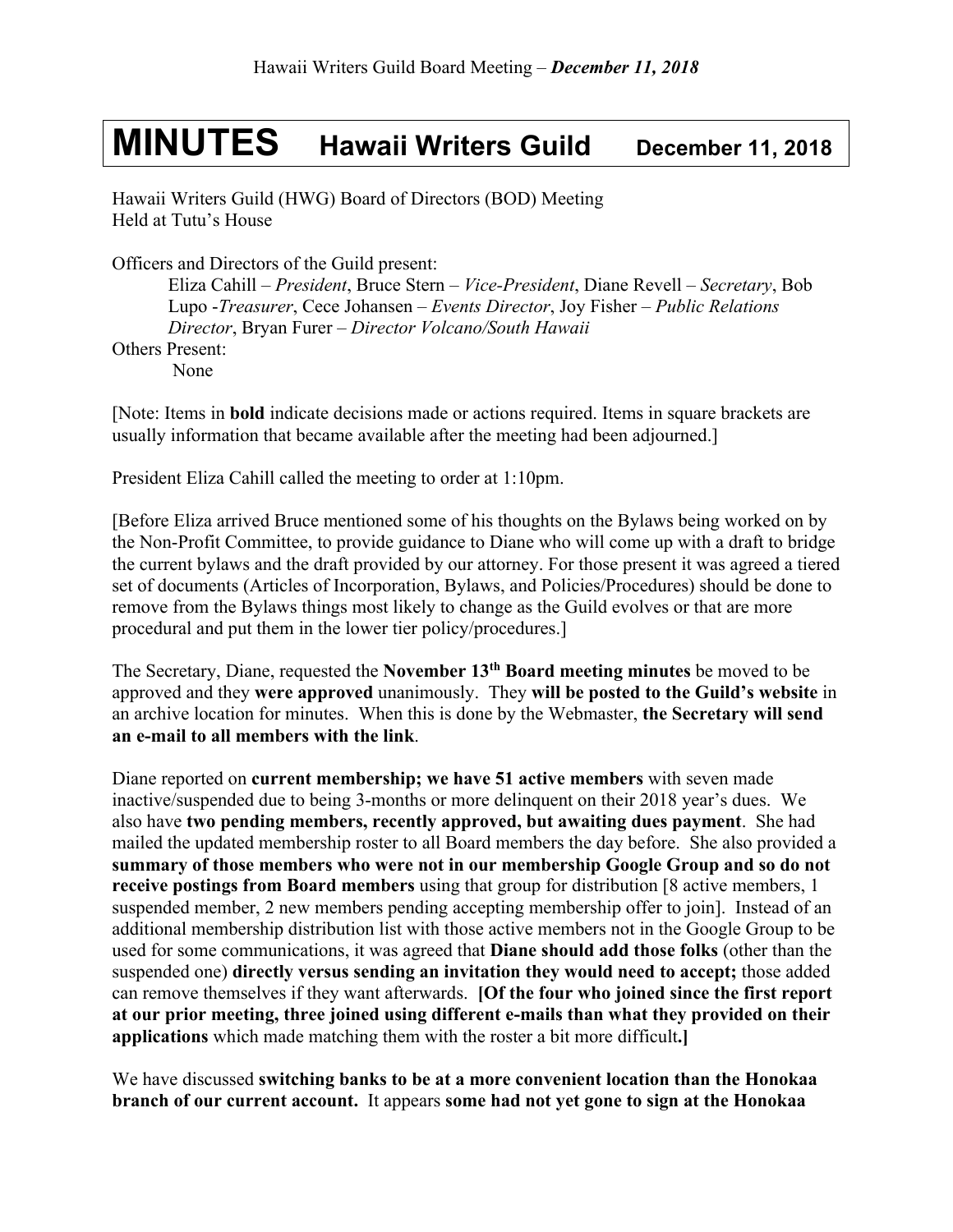**bank to add Duncan to our signature list which is a road block to opening our website to accept PayPal payments**. Diane brought a slimmed down signature list for approval, so it could be used to open an account and transfer our funds to American Savings Bank which has branches in Waimea, Hilo and Kona and some Saturday hours. **It was agreed by the Board we should move our account** and Bob was going to check with our current bank to close there and move to the new bank. **The new signature list was approved for use though it will need to be updated after the 2019 election is complete**. **New approved list attached at the end consists of the following: Eliza, Bob, Bruce, Diane and Duncan.** When Bob finds out the process to close our account at Hawaii Community Federal Credit Union will can **schedule a date to meet at the American Savings Bank in Waimea to open the new account with all on the signature card and have Diane bring the required Guild documents**: Articles of Incorporation, business license from Hawaii and EIN from the Federal Government,

This also raised the issue of the mailing address for the Guild and what was on our current HWG checks. It turns out it still has what appears to the be address of our first president, Ray Pace. Joy had looked into **acquiring a post office box for the Guild and the Board agreed we should obtain one and approved the annual fee to do so of \$82/year.** So, when opening a new account, the PO Box address can be on the checks. [Joy did obtain a **Kamuela PO Box address for the Guild: P.O. Box 393, Kamuela, HI 96743**. There will be two keys and Diane and Joy will each have one with Joy as the primary person for mail pickup.]

Diane has set up the **Google Drive with access by all the Board members that will provide a place for the current incorporation documents and an archive for those less current versions**. Some of those documents are already in the files. It was suggested that it be a set of files each for incorporation documents, bylaws, and policy/procedures. The policy/procedures will include some of the "how to" documents created by Board members this year.

**Treasurer**, Bob Lupo, stated the Guild's **Operating Account Balance was \$1,137.35 in checking** before anticipated expenses for the Annual Dinner, but after paying Thelma Parker Library room fees. This included deposits from some recent dues payments, but we still have 7 members in suspension due to lack of dues payment. Bob was provided some cost estimates for the annual meeting, but more planning is needed to define it better. [A meeting will be held on December 18<sup>th</sup> to check out the venue of Anna Ranch and discuss more specific options to provide a meal with the meeting.]

The Guild's separate **Nonprofit Donations Fund's recently paid \$600 for costs to finalize and file our Articles of Incorporation**. Future legal fees anticipated would be for our attorney to come to one of our Board meetings and provide an overview of our obligations as a non-profit. These are monies donated specifically to cover **the expected legal costs to become a 501(c)(3) qualified non-profit**.

One of the new members from Kauai who has yet to pay his dues was thinking those not on the Big Island should be given a discount as they would not be able to participate as much or receive as many benefits as those on the Big Island. This again **raised the topic of some other types of memberships.** In our discussions, **we decided we should have a goal to move towards some on-line meetings to allow more participation by those not near Waimea whether on the Big**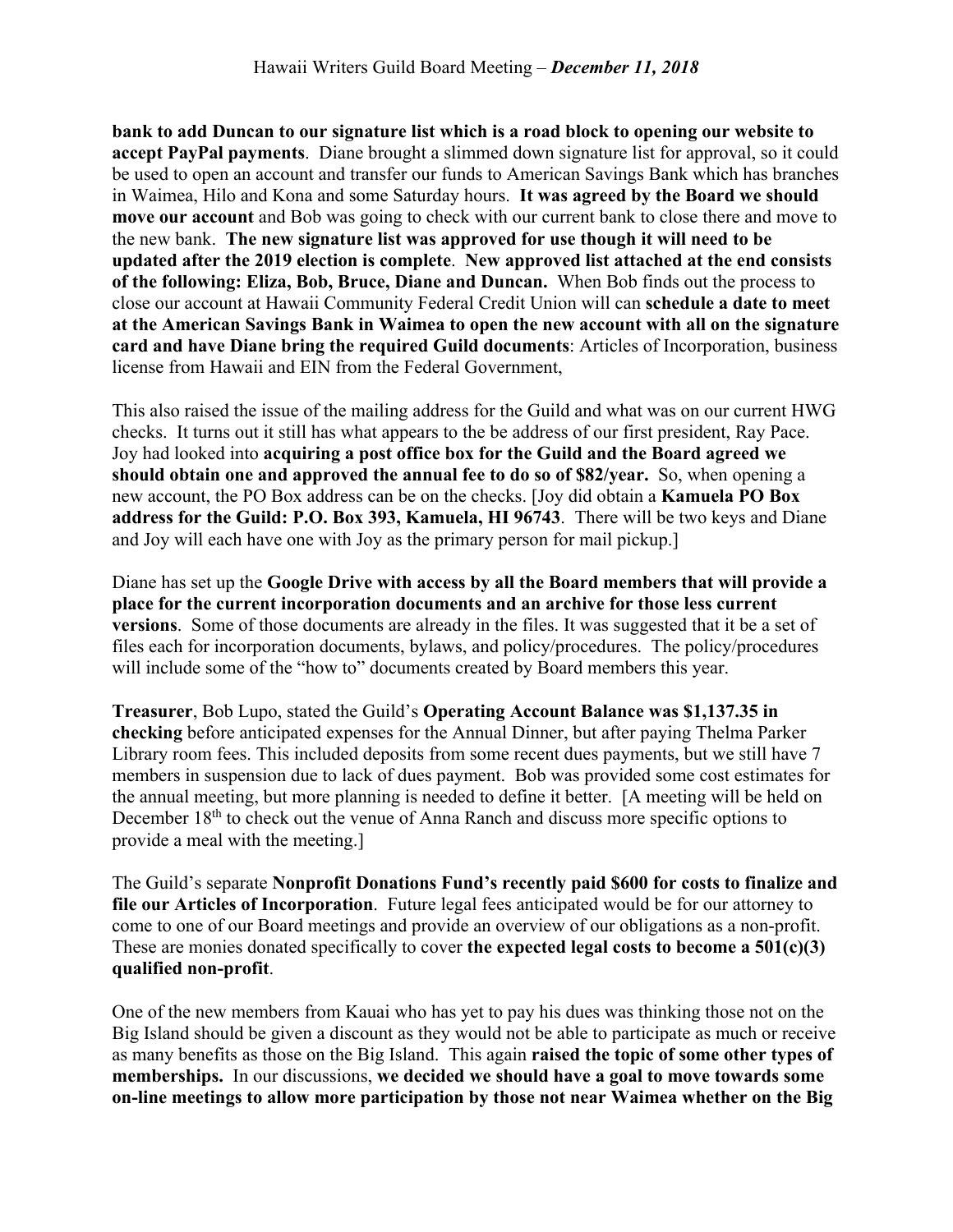**Island or further afield**. But as **one of the main benefits to membership is having use of the Guild's website for self-promotion** versus having to set up and pay for and maintain such on one's own, **we felt this benefit was worth the annual dues, so an off-Big Island discount was not appropriate**. Also, we would support and encourage Guild activities on other islands. For example if we decide to participate in the Honolulu Book and Music Festival with the Guild sponsoring a table, that would be a clear benefit to those members on Oahu. Our participation n the Kauai Writers Conference would benefit members on Kauai. And similar opportunities could occur on other islands when brought to the attention of the Guild.

**We did agree again that we should have a membership level such as sponsor (so less active as a writer, but supportive). A sponsor would be a member paying annual fees** of their choice, but not a voting member nor on the website. **It was suggested an incentive gift should be offered if an annual donation by a sponsor was over a certain level, say \$50 (a Guild branded t-shirt perhaps).** This would be separate category from a donor making a one-time gift. **This additional level of sponsor membership should be added to our Bylaws.** We also discussed a student membership but did not see that as relevant at this time. We can add it later if interest from students is shown or we do a specific recruitment drive for student members.

[Regarding the Guild's tax status determination, Cece indicated her accountant might take on the Guild to look through our tax status, but only if sooner versus later as tax preparation season nears. Now that our Articles of Incorporation have been filed as of November 28<sup>th</sup>, the Bylaws update is the next milestone and may put us into the middle of tax prep season. We may have to wait until we are ready with our formalized incorporation documents then check again with her recommendation.]

## *Committee Reports*:

**Duncan our Webmaster** was unable to attend, but since our last meeting he **had added the two new requested fields to our website Guild application form for pen name(s) and mailing address.**

It was previously agreed a **new Google Group called "HWG Chat" was needed to allow all Guild members to have a free exchange of ideas**. **Eliza has recently received input from a member, Lauren Ruotolo, interested in being the moderator**, but is still in correspondence to be sure she is still interested after understanding the ground rules. **Eliza will let the Board know if Lauren agrees to take on the role, then Bruce can create the HWG Chat group**. Current members can chat via the Guild's Facebook page that they can join, and Joy does send out an invitation to new members.

The **Public Relations Director, Joy,** mentioned the **last Writers' Voices event of 2018 was completed on December 5th** with four readers and the related write-up will soon be posted to the website. The next Waimea reading after that will be in February. The Board previously **approved payment of \$125 for continued use of the Thelma Parker Public Library for 2019** with readings every other month and Joy was to make the payment later in the day. [Joy made the payment, but it turns out the check should have been \$150, so she made up the difference with \$25 cash.]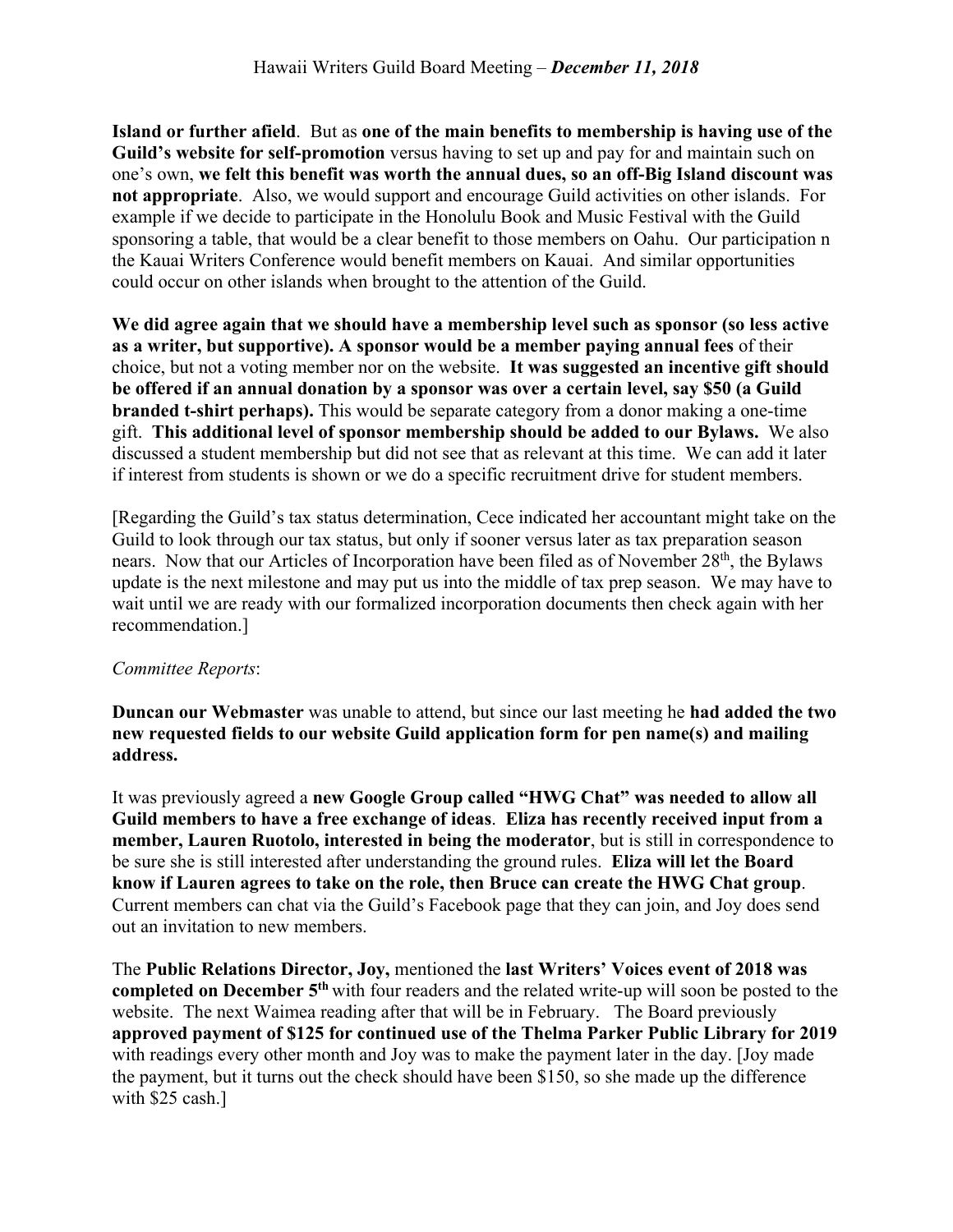We do not currently have any workshops scheduled, but Joy suggested we may want to see if Louise Riofrio would offer a book marketing workshop as she has been very effective in marketing her books.

Currently no takers on the offer for Nā Leo Public Access TV certification classes. However, Joy said Jada Rufo's skills have become very good in taking video at our public reading events for posting to Facebook and the Guild's website. **Jada's iPhone as a video device often runs out of power before the end of the readings, so we agreed it would be good to buy a power pack backup by the Guild for her use** to ensure she had power to last through a reading event. [**Diane followed up by purchasing a double power pack backup that she will provide to Jada** with the cost of the purchase considered a donation; \$36.45 at Costco with receipt.] A **tripod was also suggested, and Diane is willing to purchase one** as long as it is compatible with Jada's smartphone model, so she will check with Jada first. [Joy said Lousie Riofrio is now expressing interest in the public access TV certification classes.]

Regarding the **t-shirts with HWG logo, Joy said there would be a minimum order of 10 or so shirts to avoid an additional fee**. It was **agreed Joy should purchase the extras to meet the minimum in the most common sizes a**nd we would make use of them as options for purchase at the annual meeting or raffle them off at the meeting or as gift incentives to donors. Cece raised the point that **when selling books, it would be good to have bags to also hand out as often people need one** if buying more than one book. These should have handles but could be made of paper. With a logo would be great, but even just plain ones would work. We could get a stamp of the logo and stamp it on the bags as one option.

For our **Non-profit Committee** work, Joy brought along **a copy of our Articles of Incorporation now filed with the State of Hawaii as of November 28, 2018** for Diane to file with other Guild records. The copy shows the stamp of the Department of Commerce and Consumer affairs and the date of the filing.

For a potential **visit by Shawn to one of our Board meetings, Shawn suggested that it be after we have filed our Articles of Incorporation and have our updated Bylaws and that will likely take a few months**. Diane previously provided via e-mail her summary of current Bylaws versus Shawn proposed Bylaws **to isolate the specific decisions we need to make including some terminology issues and sent those out to the Non-profit Committee members, so the conversation can start on-line**. She provided an even shorter summary that listed specific questions to be answered for her to proceed prior to the meeting via e-mail. Bob had provided his input and Bruce provided some verbal input just prior to the Board meeting started. Joy's input was in work and had been delayed due to illness. [Joy did provide Diane with a copy of the California Writers Club Policy and Procedures to use an example of what might best be placed as policy and procedures versus bylaws.]

We had a discussion of ideas to how to publicize/advertise our Writers Voices events to get more attendance. **Joy was going to look into having members hand out information at the Kamuela Saturday markets near the Parker School entrance. She would see if handing our trifold flyers could be done without paying a fee**. Possible readings at the market event were deemed not to be effective as attendees to the market might listen to music as background, but the concentration required for listening to a reading was not likely to happen there with all its background noise. It was agreed in general that **the current Writers Voices event should be held at the same place (Thelma Parker Library) as it would more likely build an audience if the venue did not change** repeatedly.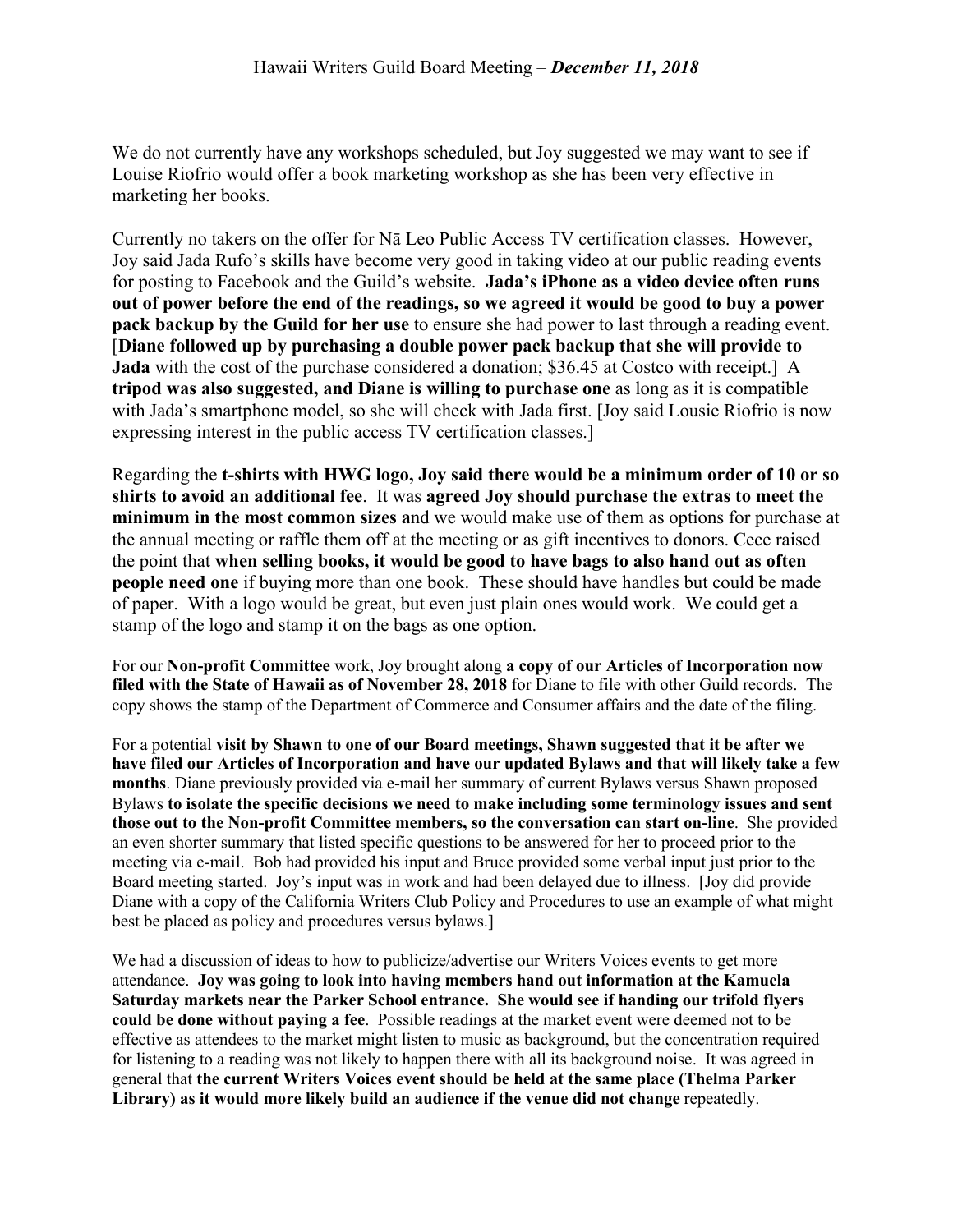Regarding a new place for the **Board's monthly meetings, we are now meeting at Tutu's House and have also booked and made a donation of \$50 total for use today and for January 8th**. As it seems to work out for our meetings, we will likely book it for the rest of 2019 on 2<sup>nd</sup> Tuesdays of each month at a rate of a \$25 donation/meeting. The payments are made out to Friends of the Future that provides facilities and services for Tutu's House. **For storage if needed** of things like tables and banners (currently some are in Eliza's garage) an always available place off-site (self-storage) rental could be acquired but was deemed not necessary **at this time as Eliza said we could still use her garage**. Cece had checked into the cost of rental of such off-site storage and using Waimea Storage as a example, a 5'x5' room costs \$83/month and a 5'x10' costs \$118/month.

Cece Johansen, Events Director, **provided information on the current planning for our annual meeting/election on January 19th at Anna Ranch**. After some discussion of seating arrangements, it was agreed it would be good to visit the facility to discuss the options in place and depending on how many we expect to attend. **It was decided this would be a dinner event**, **feature some readings by those with recently (last 12-months or so) published books, and invite members to bring a copy of their published works to display during the event**. There would be an **annual report summary by our Vice President, Bruce Stern, of the 2018 State of the Guild** as Eliza thought she might not be able to attend. There would need to be **a place to hand out ballots and collect the votes of those who choose not to vote before the event** and an introduction of current and new officers. **Joy agreed to solicit up to six readers of the recently published members.** The meeting invitation was discussed, and **Eliza agreed to update the one she created for last January's meeting for use this time,** but she thought some other Board member should send it out. [**Diane sent out the invitation to the full membership on Dec. 17th and Jada Rufo was going to post it to the Facebook website**.] **Cece was to use the invitation design to also create a program to have for each one attending the meeting**.

Last year the costs for Anna Ranch rental and food, decorations, accessories were **about \$720 total.** This year the cost for Anna Ranch was a bit higher, but **some of the dinner plates, napkins, glasses, and plastic silverware unused from last year** can be used this time so save costs. **Eliza has these items and will let Cece know how many of each are available to see if we need to supplement them**. The **budget will determine the level of food and other items provided** for the meeting. Bob requested e-mail input on what others on the Board suggest for the total annual meeting cost allocation and the discussion indicated a **budget like the costs**  expended last year. [A subset of Board members met December 18<sup>th</sup> at Anna Ranch and then over lunch discussed food options to get a better idea also of per person meal costs and table arrangements for the venue.]

Cece said she had sent a **registration request and paid the table fee on behalf of the Guild** and was awaiting the acceptance letter **for the February 2nd Waimea annual Cherry Blossom Festival**.

She said four members participated in the 2-day **Christmas Treasures Art, Gift & Craft Fair held at the Kailua-Kona King Kamehameha Kona Beach Hotel** on **Nov. 23rd and Nov. 24th**. The Guild News on our website provides more information.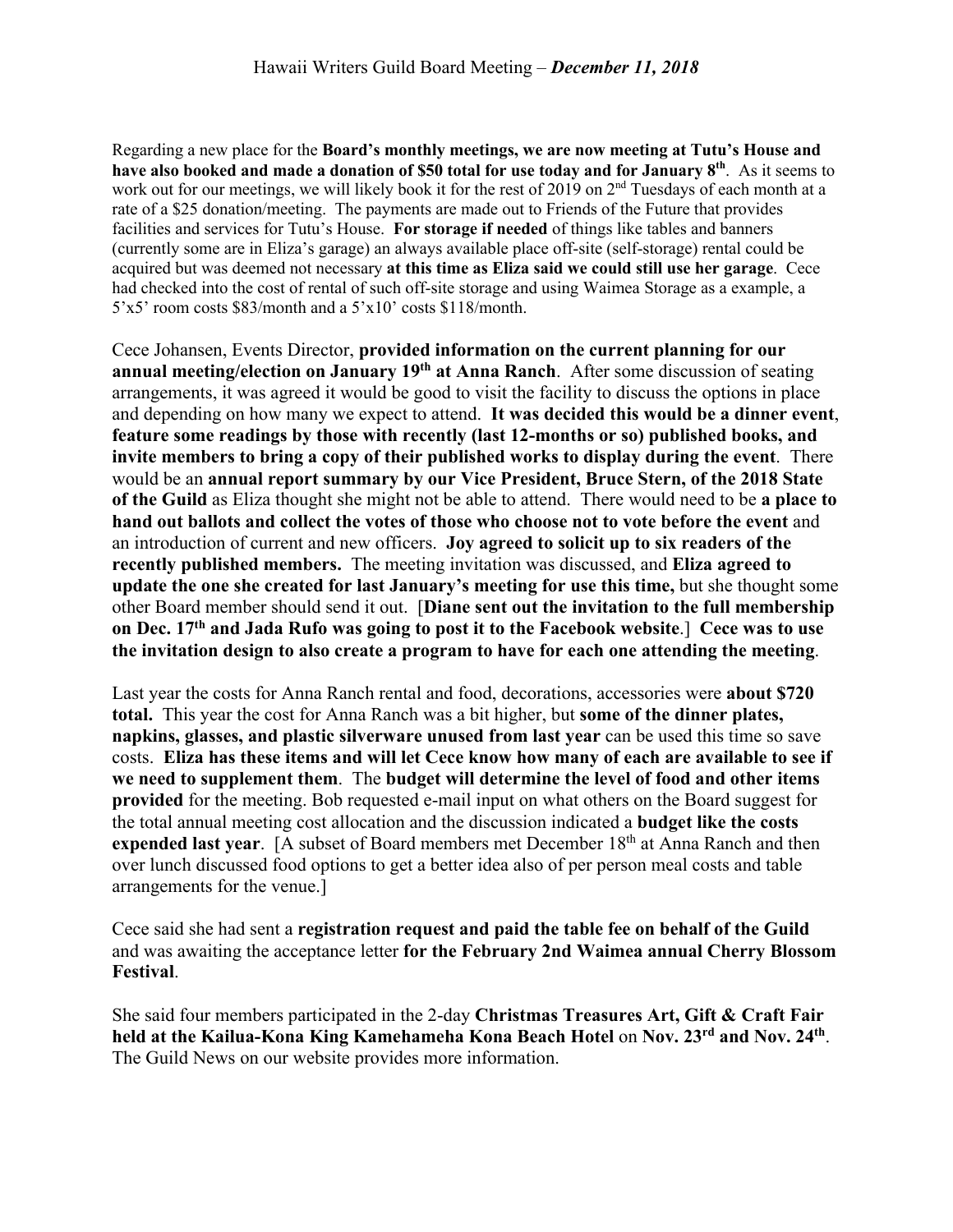**Eila, Director for North Kohala,** was not able to attend. **The next North Kohala reading will be held in the month of March**.

**Bryan Furer, Director for Volcano**, was able to attend part of the meeting, but had to leave early for an appointment. Brian is active in that area of the island and their **next Volcano Writers meeting will be held on December 17th**.

**Bruce Stern, our Vice-President** showed us the draft cover of **his book that will soon be published called The Fuel Conspiracy** which is one in a series of technical mysteries he is writing.

**Eliza, our President, worked with Bruce to develop the Guild's annual report. A summary will be provided to the membership at the annual meeting by Bruce** as Eliza will not be attending.

Eliza recommended **for our new year the Guild's Board should revisit our priority goals and be sure to set some for 2019** as she felt having those goals helped in steering the Guild through the year. Continuing to complete the update to the Bylaws compliant with our 501(c) 3 nonprofit status, support of public readings and book event participation, and offering of writers workshops should continue into 2019. Newer areas to consider for goals are use of internet meetings to allow participation by those not local to the Big Island and development of a Guild magazine.

## The **next regular Board meeting date was set for Tuesday, January 8th at 1:00pm-2:45pm at Tutu's House**.

The meeting was adjourned at 2:50 pm.

Respectfully submitted, Diane Revell, Secretary

## Announcements:

- The **next regular Board meeting time and place: Tuesday, January 8th at 1:00pm – 2:45pm at Tutu's House** at 64-1032 Mamalahoa Hwy # 305, Waimea, HI 96743.
- **Requests for items to be added to the agenda for the next regular Board meeting** should be sent to the President Eliza Cahill at her e-mail address (Fridamagazine@gmail.com) 10-days prior to the next meeting, so **by December 29th**. The **agenda will be e-mailed January 3rd**, five days prior to the meeting.
- Parking Lot:
	- a. **The goal had been for the audit of the HWG finances be completed no later than February 28th, but based on August tax status per attorney and plans to incorporate that will include potential related Bylaws changes this will be**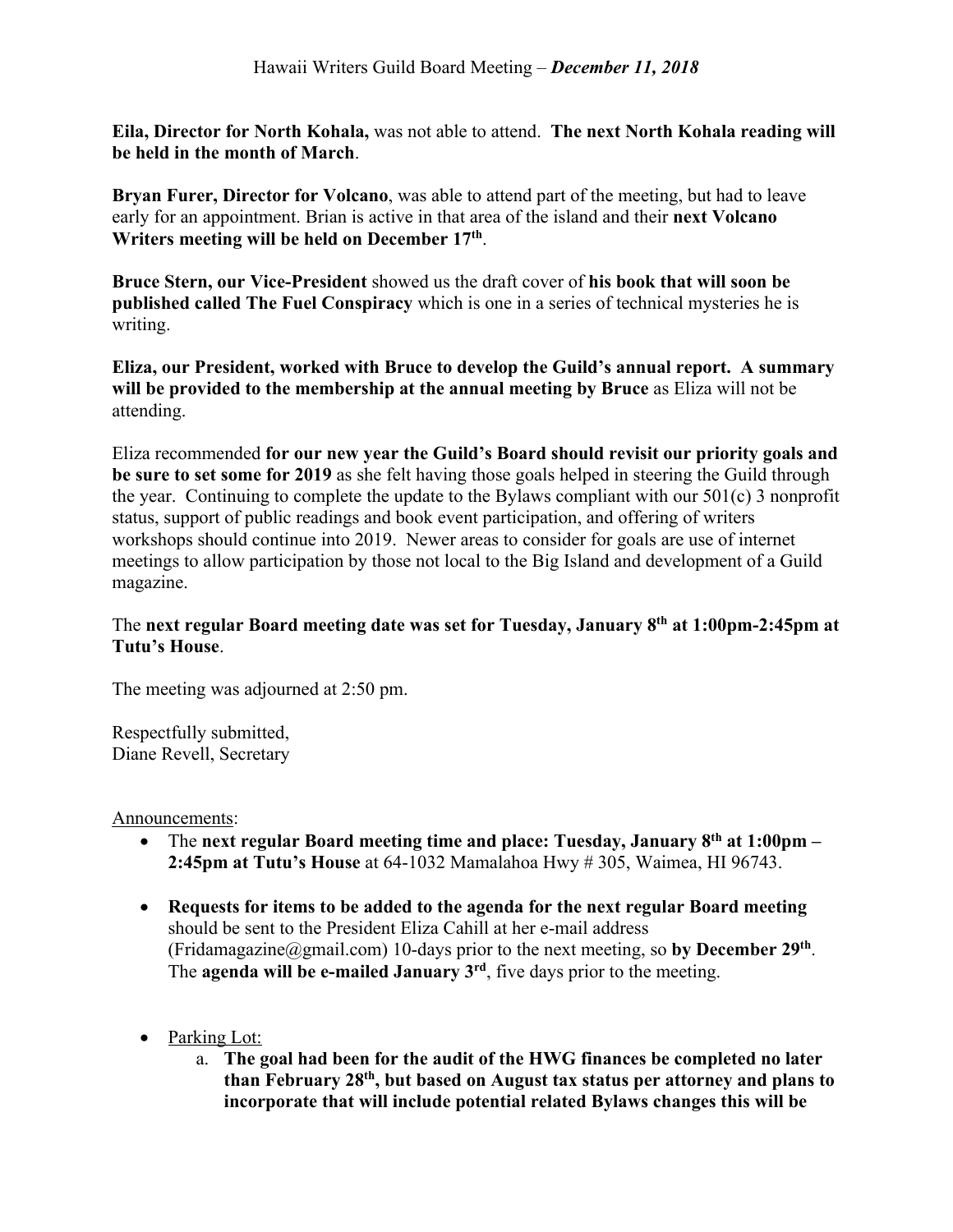**done for 2017 and 2018 at the end of this calendar year**. **Who:** A) Board to form an audit committee B) Committee complete audit report **Due Date:** A) at or before November board meeting B) Prior to the annual January 2019 allmember meeting. [Need to see if this requirement is maintained or modified in update to Bylaws]

- b. **Find a tax advisor for a written determination of the Guild's tax liability**. This may have been overcome by our consultation with an attorney though she did state she was not tax expert. Cece indicated depending on our timing, her tax accountant might be able to help **Who:** Bob Lupo **Due Date:** Decide if still needed for now
- c. **Draft a set of signature authority rules**. A) Have the Secretary help in putting them into Bylaws appropriate edits. B) Have the related final Bylaw recommended changes reviewed by an appropriate legal advisor **Who:** A) Bruce Stern/Diane Revell B) TBD **Due Date:** A) *Completed with distribution made for September 11th meeting.* B) I *Completed* with attorney inputs on draft bylaw updates, but need to add to our updated Bylaws when reconciled with attorney provided ones.
- d. **Developing a process and associated forms/letters** that any Guild member could use **to initiate and set-up a reading event: recruiting authors to read, finding the appropriate venue, follow-up reminders to the readings and emceeing as well as any finish work**. A) **Initial** Framework **Who:** Bruce Stern/Eliza Cahill **Due Date:** A) *Eliza completed an Initial Framework and received comments by July 3<sup>rd</sup>* and since has provided other templates B) **Finalized** Version **Who:** Diane Revell will archive these items on the Goggle Drive that now provides access to all Board members **Due Date:** Dec. 30th, 2018
- e. **Find a moderator for the new HWG Chat** Google Group. Eliza sent a membership message out to request a volunteer. In December Eliza found one of our new members was interested but has not yet committed to doing the moderator job. **Who:** Eliza **Due Date:** Dec. 30<sup>th</sup>, 2018
- f. **Set up the HWG Chat Google Group for all members to post comments** to for an exchange of ideas. Need to define appropriate tags for categorizing comments and this requires completion of above item first. **Who:** Bruce Stern pending identification of a moderator; see item above **Due Date:** TBD
- g. Go to **Honokaa branch for signing new signature card** that includes Duncan Dempster. **Who:** Eliza, Bruce, Bob, Diane, Eila, Cece, Duncan **Due Date:** revised to Dec. 31st, 2018 – this **may be overcome by events and will instead be done at American Savings Bank with a more limited signature list when a**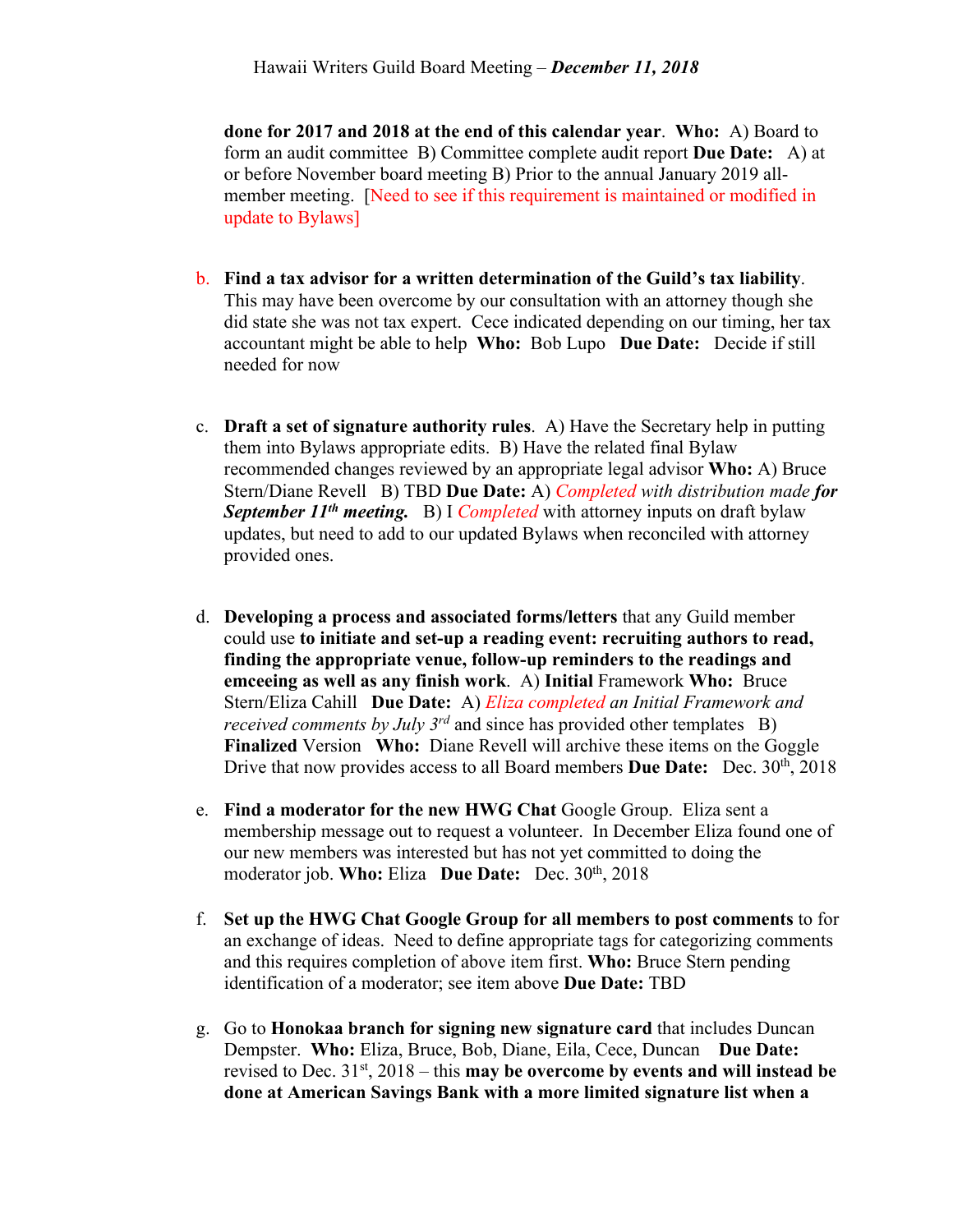**new account has been opened** there as we still had some in December who had not signed in Honokaa. New signature list approved Dec. 11 and provided as attachment to those minutes.

- **h. Open a new account at American Savings Bank,** Kamuela branch and **close the one at Hawaiian Federal Community Credit Union**'s Honokaa branch. **Who**: **Close account – Bob Lupo**, **Open account – Bob, Diane, Bruce, Duncan, Eliza Due Date: Dec. 31st, 2018**
- i. **Set up a PayPal Standard Business Account for the Guild** and **provide links on the website for making dues payments or donations** with this as a means to pay. Almost done pending reinstatement of Duncan to banking signature list [latest hang-up as of 9/14/18 at the bank says if one signature added/deleted **all** on the list need to come in a resign the agreement, so **this will be another delay**. Options include having another person on the signature list handle the PayPal accounting for the Guild **or change bank** with more reasonable rules.] **Who:** Duncan Dempster **Due Date:** Within a week after other authorizing signatures completed at bank in Honokaa or **one in Waimea**.
- j. **Update Bylaws** to be in sync with new Articles of Incorporation **Who:** Bruce, **Diane**, Bob, Joy. More effort than originally anticipated to reconcile attorney version with our prior version. **Due Date:** March 2nd, 2019
- k. Locate **new Board meeting location** to use post-election. See if room at Tutu's House is available. **Who:** Eliza coordinated this and provided Diane with forms for making reservation first for Dec. 11 and Jan. 8. **Due Date:** *Completed December 11th ,Bob provided a check for donation related to the 2 reservations, Diane filled in the forms and reservation will be extended at the Jan.8th meeting to the rest of the year and additional payment made at that time.*
- l. **Nominating Committee ready a vetted list of candidates** for the January 19th election. **Who:** Cece, Diane, Joy, plus **Due Date:** December 31st
- m. Acquire a **Kamuela P.O. Box for Guild mailing address** use. Confirm Board decision first **Who:** Joy **Due Date:** *Completed (with Board approval December 11th) on December 14th and second key provided to Diane on December 17th.*
- n. **Honolulu Book and Music Festival** that might be of interest for our members. http://hawaiibookandmusicfestival.com/ It will be held in May 2019 with the cost of hosting a table at \$600. **We need to see if enough interest by our members** to participate. **Who:** Cece **Due Date:** January 25th